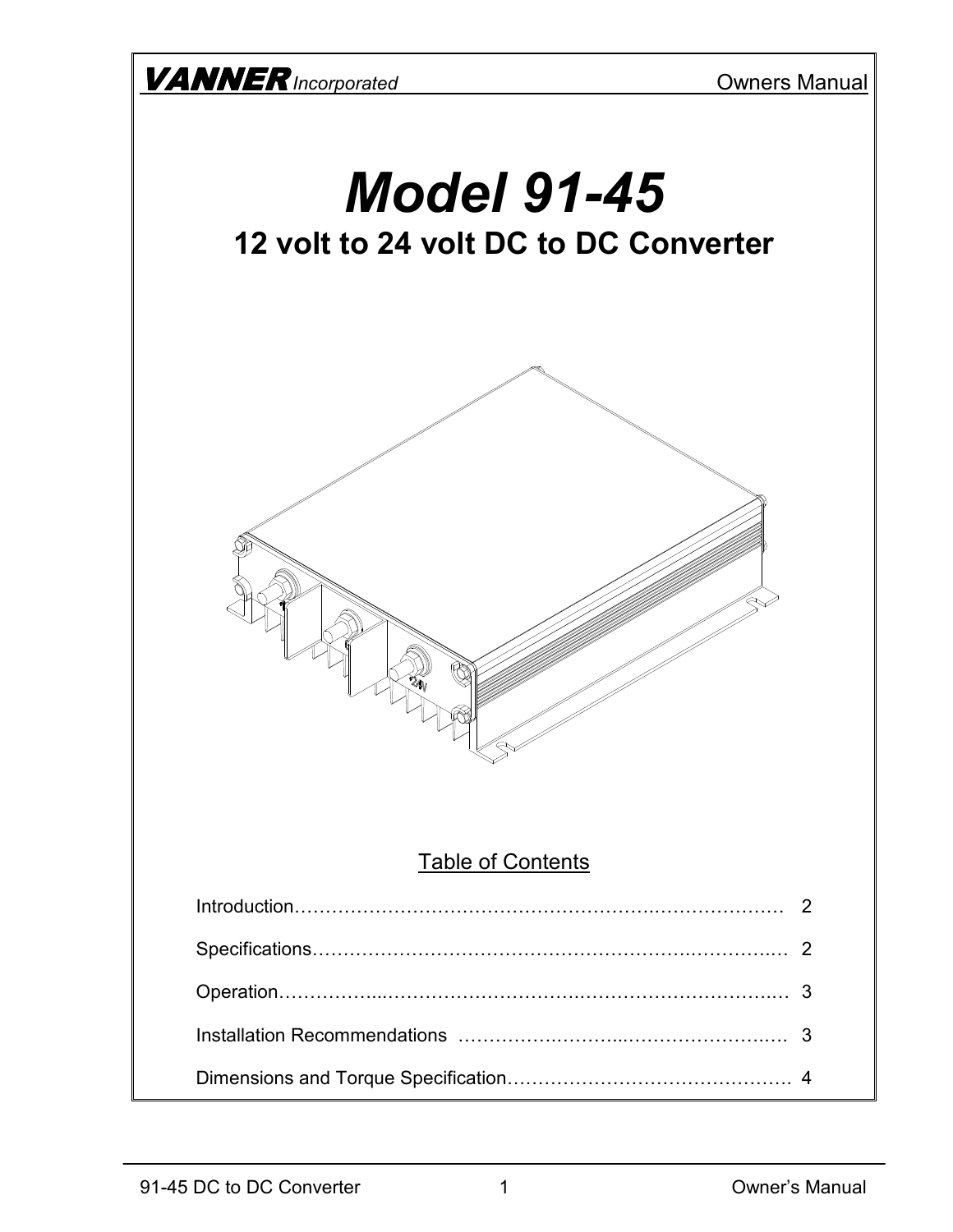

## **Introduction**

Thank you for purchasing a Vanner DC to DC Converter. We are confident that you will be very pleased with its performance. With minimum maintenance and care, you can be assured of many years of trouble free service. The Vanner 12v to 24v DC to DC Converter is an efficient and highly reliable method of obtaining 24 volt DC power from a 12 volt DC electrical system.

## **Specifications**

| Specifications                      | Model Number 91-45                                                                 |
|-------------------------------------|------------------------------------------------------------------------------------|
|                                     |                                                                                    |
| 12 Volt Input                       |                                                                                    |
| Input Voltage Range                 | 11.4 vdc to 20 vdc                                                                 |
| Minimum start voltage               | $12.5$ vdc                                                                         |
| Input Amps                          | 100 amps max                                                                       |
|                                     |                                                                                    |
| 24 Volt Output                      |                                                                                    |
| Output Voltage                      | 27.5vdc                                                                            |
| <b>Output Capacity (Amps)</b>       | 0 to 45amps                                                                        |
|                                     |                                                                                    |
| <b>Ambient Temperature</b>          |                                                                                    |
| <b>Operating Range</b>              | -40°C to +85°C $(-40^\circ)$ F to 185°F) see chart below.                          |
| Operating at Full Load              | -40°C to +55°C $(-40°F)$ to 131°F)                                                 |
|                                     |                                                                                    |
| <b>Emissions Compliance</b>         | FCC B 30 MHz $-$ 1 GHz                                                             |
|                                     | Navy fixed and Air Force 50 MHz - 1 GHz                                            |
| Vibration Compliance                | MIL STD 202F, Method 204D, Test Condition A                                        |
| <b>Environmental Considerations</b> | Anodized aluminum enclosure provides protection against salt, fungus, dust, water, |
|                                     | fuel vapors and all fluids associated with commercial and off-highway vehicle      |
|                                     | operations. Continuous exposure to splashes and spills should be avoided.          |
| Serviceable                         | <b>No</b>                                                                          |
| Weight                              | $6.0$ lbs                                                                          |

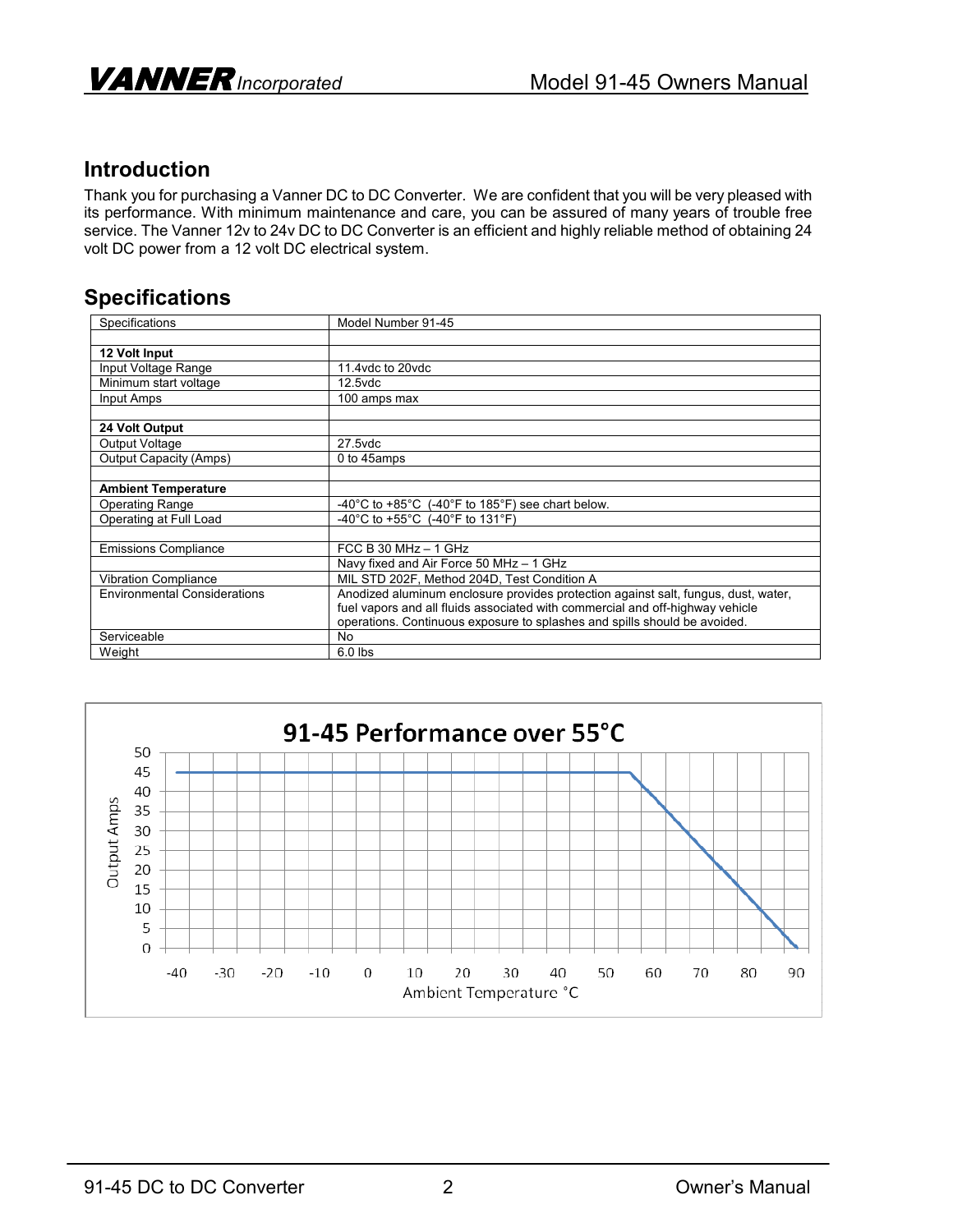## **Operation**

**Normal Operation:** Model 91-45 DC to DC Converter will provide up to 45 amps continuous output and maintain 27.5 volts output voltage across the full range of DC input voltage. No minimum load is required.

**No output condition:** DC input voltage must be above 11 volts for the unit to "turn ON" and must remain above 11 volts during operation.

**Low output voltage due to overload:** If the DC load tries to draw more than 45 amps the 91-45 will go into "current limit". "Current limit" reduces output voltage until output current does not exceed 45 amps. (For example: output voltage would be 24.8V to a load that would draw 50 amps at 27.5V; 20.6V to a load that would draw 60 amps at 27.5V; 15.5V to a load that would draw 80 amps at 27.5V).

"Current limit" cannot reduce output voltage BELOW input voltage. If the DC load is so great that output voltage is reduced to (is the same as) input voltage, then the output current is no longer limited. **Damage to the 91-45 may result.** Circuit protection at this point solely is provided by external fuses protecting the DC input wiring and DC output wiring. (See wire and fuse sizing below recommending 100 amp minimum DC input fuse and 50 amp maximum DC output fuse.)

**Parallel Operation:** Multiple Model 91-45 DC to DC Converters can be operated in parallel.

## **Installation Recommendations**

**Caution:** This equipment employs components that tend to produce arcs and sparks. To prevent fire or explosion, do not install in compartments containing batteries or flammable materials. Safety goggles should always be worn when working near batteries

**Terminal Connections:** When connecting wires or cables to the electrical terminals (+24, GND, +12), do not exceed the specified torque of 120 in-lbs. Torque values higher than specified may damage the product, reducing performance or creating hazardous conditions.

Do not connect more than one conductor per terminal. Multiple wires and cables may overstress internal components, resulting in poor performance or creating hazardous conditions.

**Fusing:** A fault protection device must be installed between the DC to DC Converter and the power source (battery). A fault protection device would be any fuse or circuit breaker properly rated for the maximum DC input current. This advisory is in accordance with SAE, NEC and UL, for mobile power applications.

**Minimum Wire and Fuse Sizes:** Connect Model 91-45 to the 12vdc source using #6AWG or larger cable, and protected by a 100 amp minimum fuse or circuit breaker. Use #6AWG cable for the 24V and GND with 50amp maximum fuse. Install adequate fuse protection to smaller wires feeding multiple output circuits.

**Wire Temperature rating:** Since the DC to DC Converter can be operated in temperatures up to 90ºC , use wire rated at least 105ºC.

**Mounting Location:** The DC to DC Converter may be mounted in any orientation, however, the recommended orientation for optimum heat dissipation is wall mounted with fins vertical. It is recommended that the wiring terminals be down to prevent the possibility of a falling metal object shorting the terminals. Do not mount in zero-clearance compartment that may result in the DC to DC Converter overheating.

**Environmental Protection:** Do not expose to rain or moisture. The unit should be located in an area that will protect it from direct exposure to moisture such as high pressure washing, rain, etc.